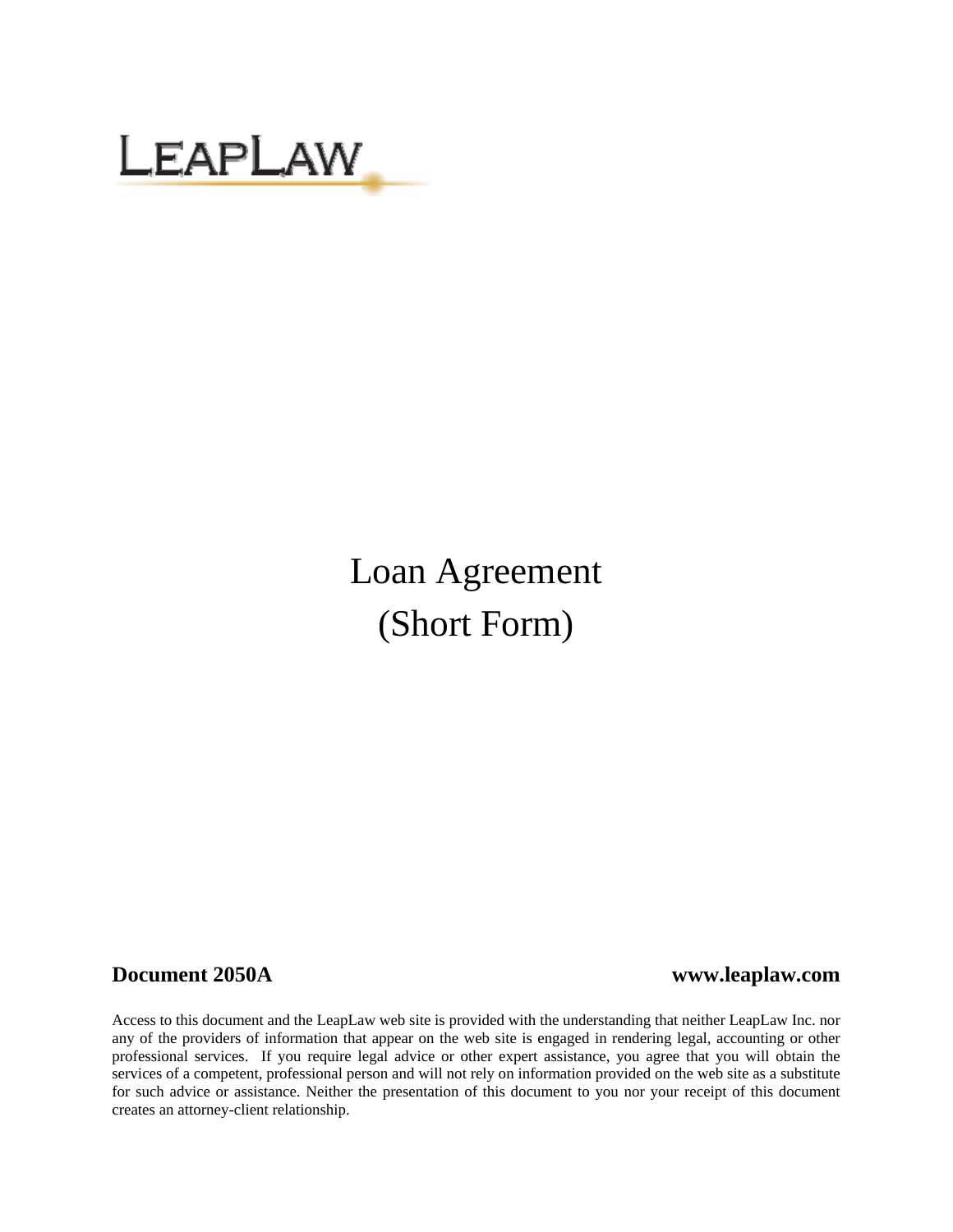### **LOAN AGREEMENT**

THIS LOAN AGREEMENT (this "**Agreement**") is entered into as of the \_\_\_\_ day of  $\Box$ , 20, by and between [COMPANY NAME], a  $\Box$  [corporation] with a principal business address located at [PRINCIPAL BUSINESS ADDRESS] (the "**Lender**"), and [BORROWER NAME], a \_\_\_\_\_\_\_\_\_\_\_\_ [corporation] with a principal business address located at [PRINCIPAL BUSINESS ADDRESS] (the "**Borrower**").

#### **RECITALS**

WHEREAS, the Borrower wishes to borrow from the Lender, and the Lender wishes to lend to the Borrower up to the sum of [AMOUNT] Dollars (US \$\_\_\_\_\_\_\_\_\_\_\_\_\_\_\_\_\_\_\_\_\_).

WHEREAS, the Borrower and the Lender wish to memorialize the terms of such loan and to set forth their mutual understanding with respect to how the repayment of such amounts shall be accomplished.

NOW, THEREFORE, the parties hereby set forth their understanding as follows:

**1. Loan**. Subject to and upon the terms and conditions herein set forth, the Lender shall lend to the Borrower and the Borrower shall borrow from the Lender up to the sum of  $Dollars (US \$ ).

**3. Note**. All borrowings hereunder shall be evidenced by a promissory note to the order of the Lender substantially in the form of Exhibit A hereto (the "**Note**"), in the aggregate principal amount of up to \_\_\_\_\_\_\_\_\_\_\_\_\_\_\_\_\_ Dollars (\$\_\_\_\_\_\_\_\_\_\_\_). The Note shall be payable over a [NUMBER]  $(\_\_\_\)$  year term, in  $(\_\_\_\)$  annual installments of interest only, with all outstanding principal and interest due and payable on the \_\_\_\_\_ (\_\_\_) anniversary of the date of the Note. Interest on that portion of the unpaid principal balance attributable to each such borrowing shall accrue from the date of such borrowing at the lowest allowable Applicable Federal Rate as of the date of such borrowing. No interest shall accrue prior to the first borrowing under the Note. All accrued and unpaid interest shall be paid on or before [DATE] of each year. [The Borrower shall have the right to prepay all or any part of the outstanding principal balance of the Note without penalty.]

**4. Further Assurances**. The Borrower shall, at its sole cost and expense, upon request of the Lender, duly execute and deliver to the Lender such further instruments, and do and cause to be done such further acts, as may be necessary or proper in the opinion of the Lender to carry out the provisions and purposes of this Agreement.

#### **5. Events of Default**.

5.1 Events of Default. If any one or more of the following events ("**Events of Default**") shall occur and be continuing (and whether such occurrence shall be voluntary or involuntary or come about or be effected by operation of law or pursuant to or in compliance with any judgment, decree, or order of any court or any order, rule, or regulation of any administrative or governmental body), the Lender may, at its option, declare the Note to be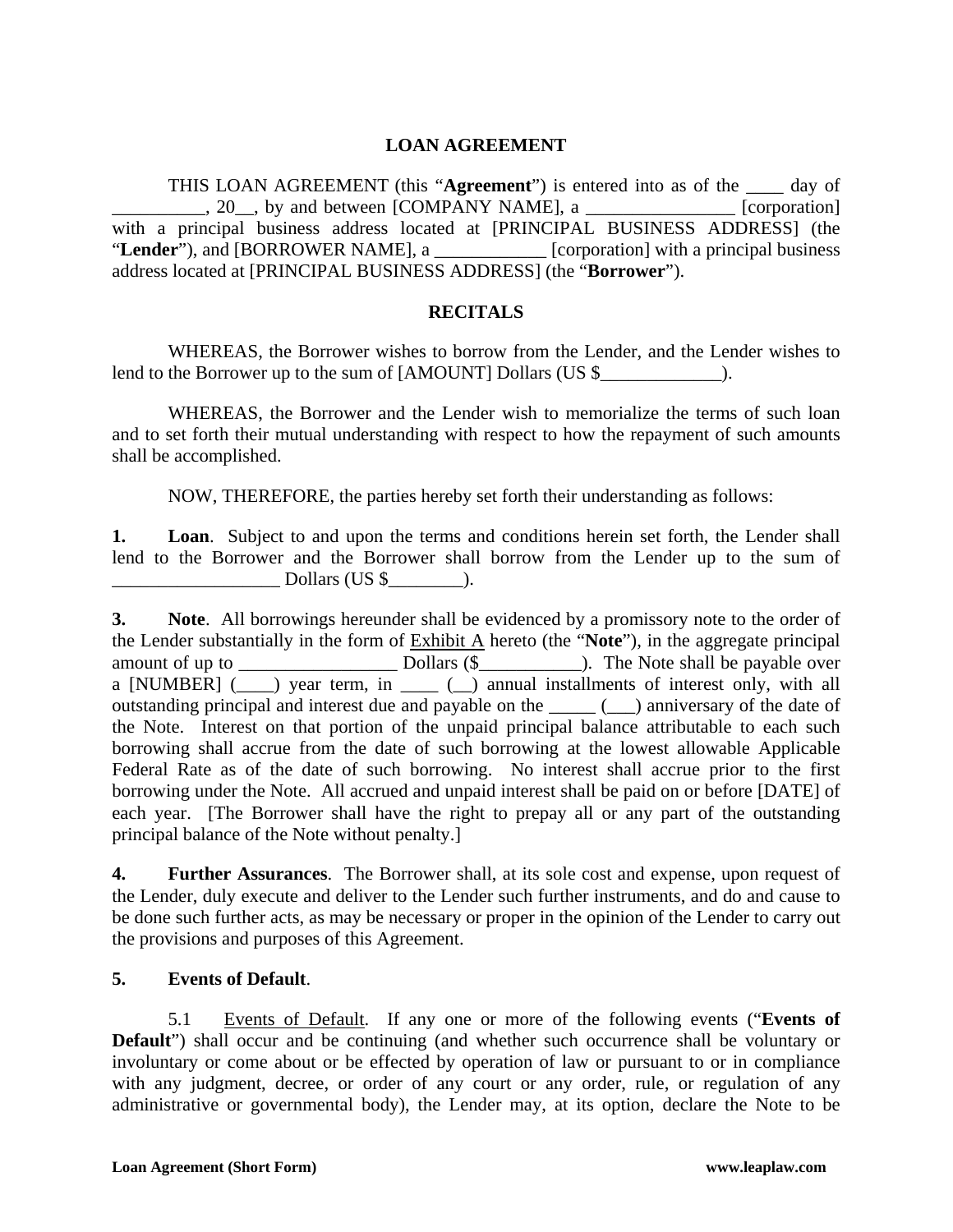immediately due and payable, whereupon the maturity of the then unpaid balance of the Note shall be accelerated and the same, together with all interest accrued thereon, shall forthwith become due and payable without presentment, demand, protest, or notice of any kind, all of which are hereby expressly waived, anything contained herein or in the Note to the contrary notwithstanding.

(a) If default shall be made in the due and punctual payment of the principal or interest under the Note, when and as the same shall become due and payable, whether at maturity, by acceleration, or otherwise;

(b) If default shall be made in the performance or observance of, or shall occur under, any covenant, agreement, or other provision of this Agreement or in any instrument or document delivered to the Lender in connection with or pursuant to this Agreement, or if any such instrument or document shall terminate or become void or unenforceable without the written consent of the Lender;

(c) If default shall occur in the payment of any principal, interest, or other amount due with respect to any indebtedness for borrowed money, subordinated debt or other debt of the Borrower or under any agreement or instrument under or pursuant to which any such indebtedness, subordinated debt, or other debt may have been issued, created, assumed, or guaranteed by the Borrower and such default shall continue for more than the grace period, if any, therein specified, or if any such indebtedness, subordinated debt, or other debt be declared due and payable prior to the stated maturity thereof;

(d) If any representation or warranty or any other statement of fact herein or in any writing, certificate, report, or statement at any time furnished to the Lender pursuant to or in connection with this Agreement, or otherwise, shall be false or misleading in any material respect;

(e) If the Borrower shall admit in writing its inability to pay its debts generally as they become due, file a petition in bankruptcy or a petition to take advantage of any insolvency act; make an assignment for the benefit of creditors; commence a proceeding for the appointment of a receiver, trustee, liquidator, or conservator of itself or of a whole or any substantial part of its property; file a petition or answer seeking reorganization or arrangement or similar relief under the United States federal bankruptcy laws or any similar law or statute of any state or country;

(f) If the Borrower shall be adjudged a bankrupt; or a court of competent jurisdiction shall enter an order, judgment, or decree appointing a receiver, trustee, liquidator, or conservator of the Borrower or of the whole or any substantial part of its property, or approve a petition filed against the Borrower seeking reorganization or similar relief under the United States federal bankruptcy laws or any similar law or statute of any state or country, or if, under the provisions of any other law for the relief or aid of debtors, a court of competent jurisdiction shall assume custody or control of the Borrower or of the whole or any substantial part of its property; or if there is commenced against the Borrower any proceeding for any of the foregoing relief or if a petition in bankruptcy is filed against the Borrower and such proceeding or petition remains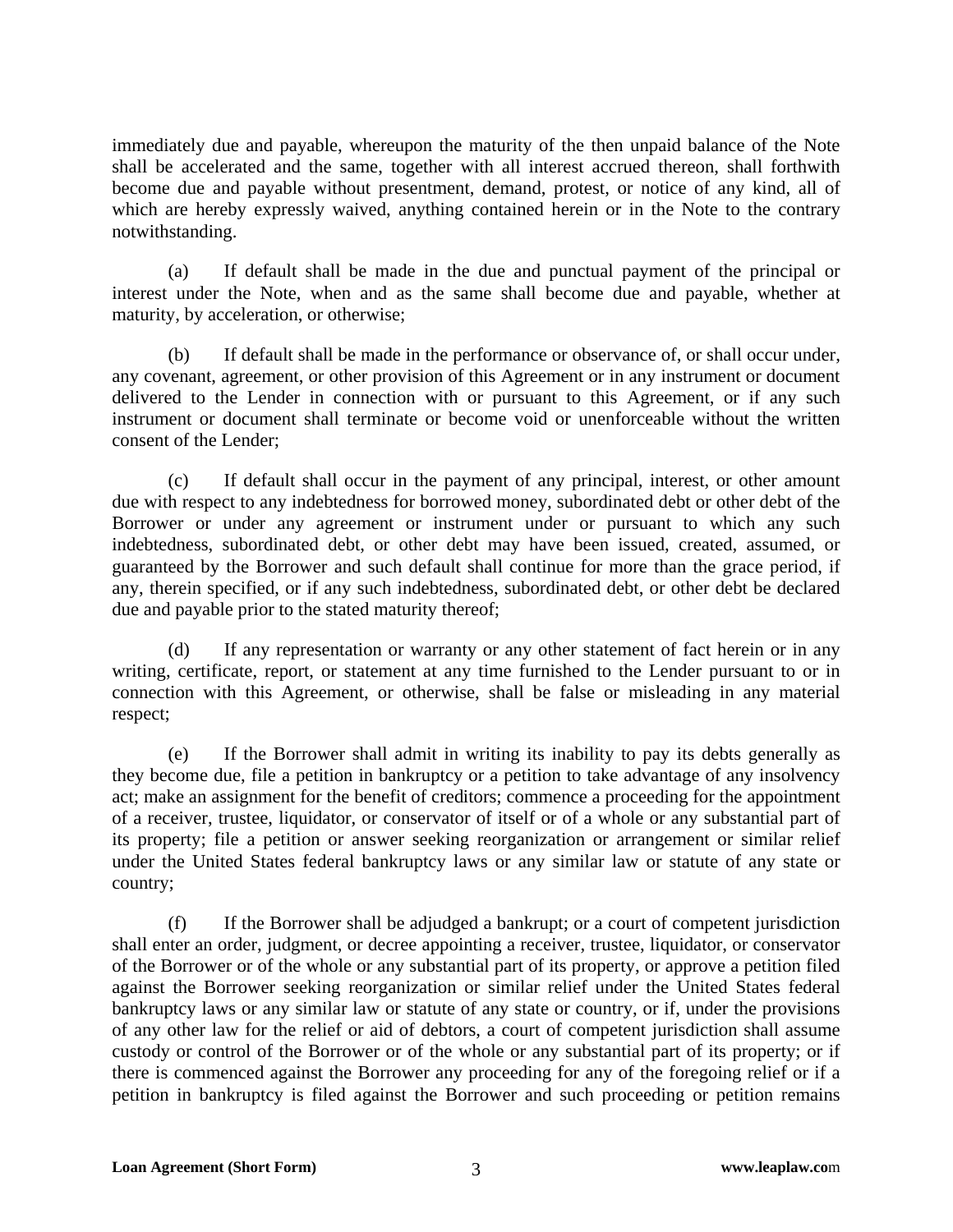undismissed or unstayed for a period of ninety (90) days; or if the Borrower by any act indicates its consent to, approval of or acquiescence in any such proceeding or petition;

(g) If any judgment against the Borrower or any attachment or execution against any of its property for any amount in excess of Dollars (\$  $\Box$ ) remains unpaid, unstayed, or undismissed for a period of more than [NUMBER] (\_\_) days; or

5.2 Suits for Enforcement. If any one or more Events of Default shall occur and be continuing, the Lender may proceed to protect and enforce its rights or remedies either by suit in equity or by action at law, or both, whether for the specific performance of any covenant, agreement or other provision contained herein, in the Note, or in any document or instrument delivered in connection with or pursuant to this Agreement, or to enforce the payment of the Note or any other legal or equitable right or remedy.

5.3 Rights and Remedies Cumulative. No right or remedy herein conferred upon the Lender is intended to be exclusive of any other right or remedy contained herein, in the Note, or in any instrument or document delivered in connection with or pursuant to this Agreement, and every such right or remedy shall be cumulative and shall be in addition to every other such right or remedy contained herein and therein or now or hereafter existing at law or in equity or by statute, or otherwise.

5.4 Rights and Remedies Not Waived. No course of dealing between the Borrower and the Lender or any failure or delay on the part of the Lender in exercising any rights or remedies hereunder shall operate as a waiver of any rights or remedies of the Lender and no single or partial exercise of any rights or remedies hereunder shall operate as a waiver or preclude the exercise of any other rights or remedies hereunder.

**6. Modification and Waiver**. No modification or waiver of any provision of the Note or of this Agreement and no consent by the Lender to any departure therefrom by the Borrower shall be effective unless such modification or waiver shall be in writing and signed by the Lender, and the same shall then be effective only for the period, on the conditions and for the specific instances and purposes specified in such writing. No notice to or demand on the Borrower in any case shall entitle the Borrower to any other or further notice or demand in similar or other circumstances.

**7. Applicable Law**. The Note and this Agreement shall be construed in accordance with and governed by the laws of [STATE].

**8. Notices**. All notices, requests, demands, or other communications provided for herein shall be in writing and shall be deemed to have been given when sent by registered or certified mail, return receipt requested, addressed to the parties, at the addresses set forth above, or to such other address as either party shall designate to the other from time to time in writing forwarded in like manner.

**9. Captions**. The captions of the various sections and paragraphs of this Agreement have been inserted only for the purposes of convenience; such captions are not a part of this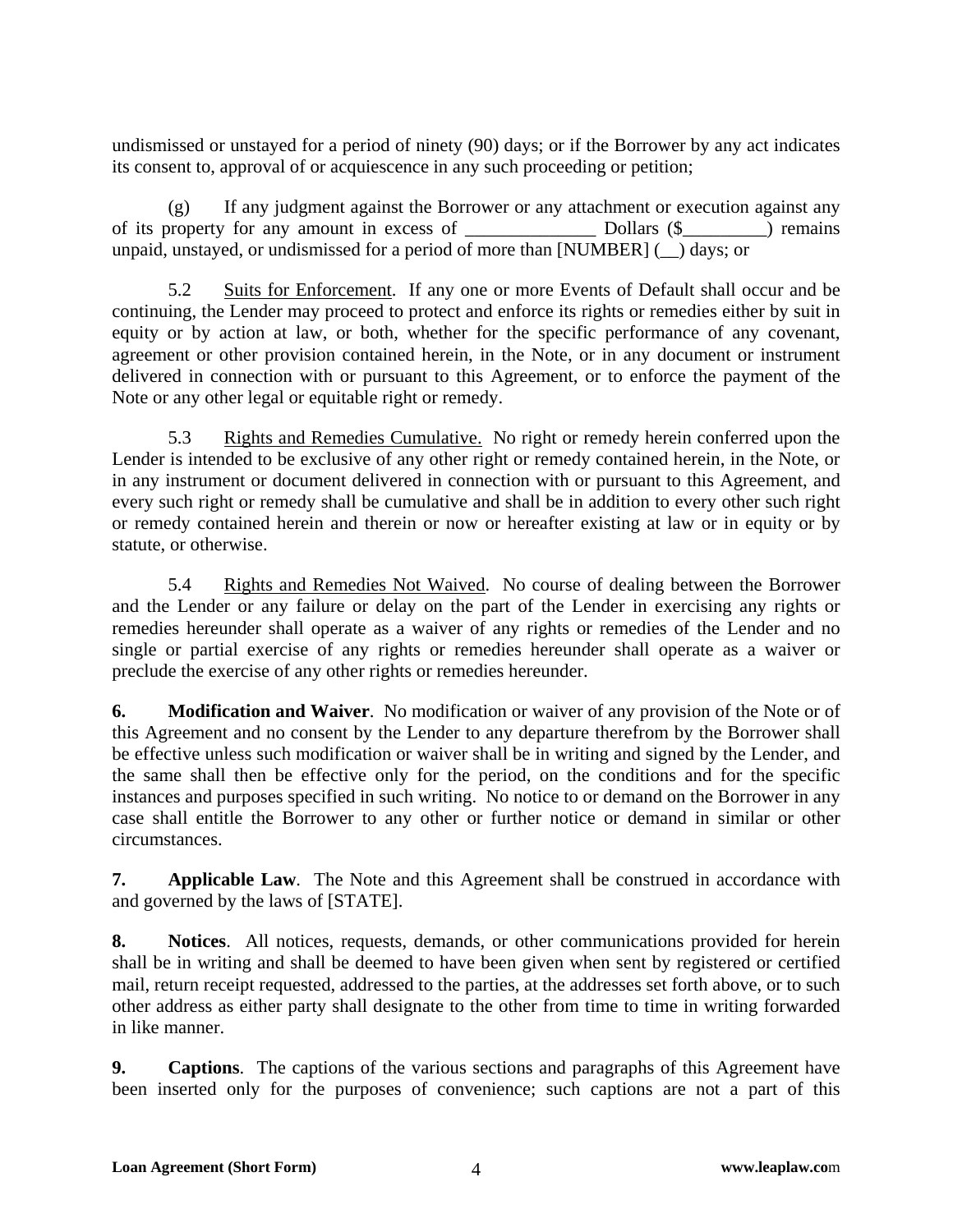Agreement and shall not be deemed in any manner to modify, explain, enlarge, or restrict any of the provisions of this Agreement.

**10. Benefit of Agreement**. This Agreement shall be binding upon and inure to the benefit of the Borrower and the Lender and their successors and assigns, and all subsequent holders of the Note.

**11. Execution in Counterparts**. This Agreement may be executed in counterparts, all of which taken together shall be deemed one original.

[The remainder of this page has been intentionally left blank. Signature page follows.]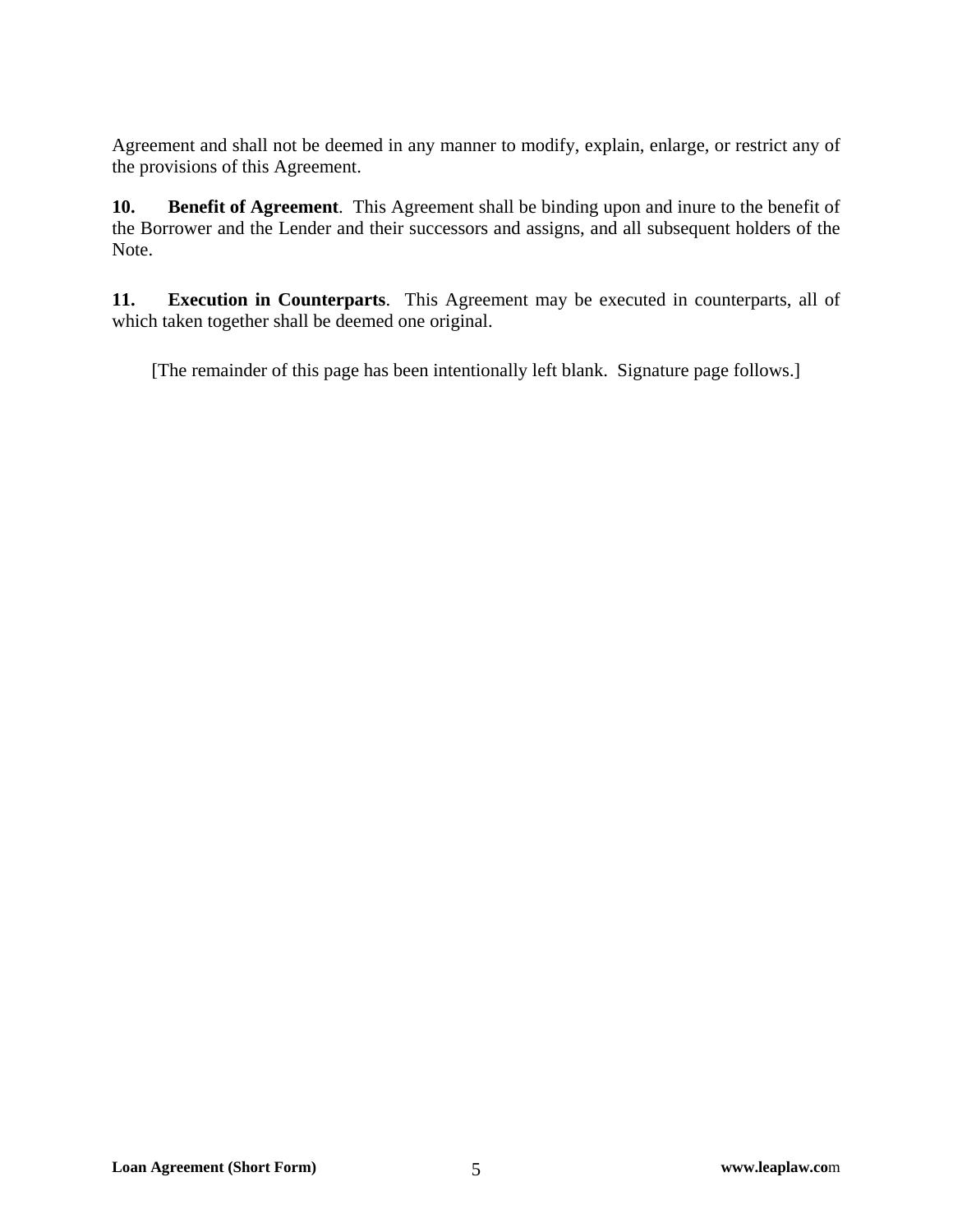IN WITNESS WHEREOF, the parties hereto have set their hands and seals as of the day and year first set forth above.

#### **BORROWER:**

#### [NAME OF BORROWER]

By: \_\_\_\_\_\_\_\_\_\_\_\_\_\_\_\_\_\_\_\_\_\_\_\_\_\_\_\_\_\_\_\_\_\_ Its:

**LENDER:** 

[NAME OF LENDER]

By: \_\_\_\_\_\_\_\_\_\_\_\_\_\_\_\_\_\_\_\_\_\_\_\_\_\_\_\_\_\_\_\_\_\_ Its: